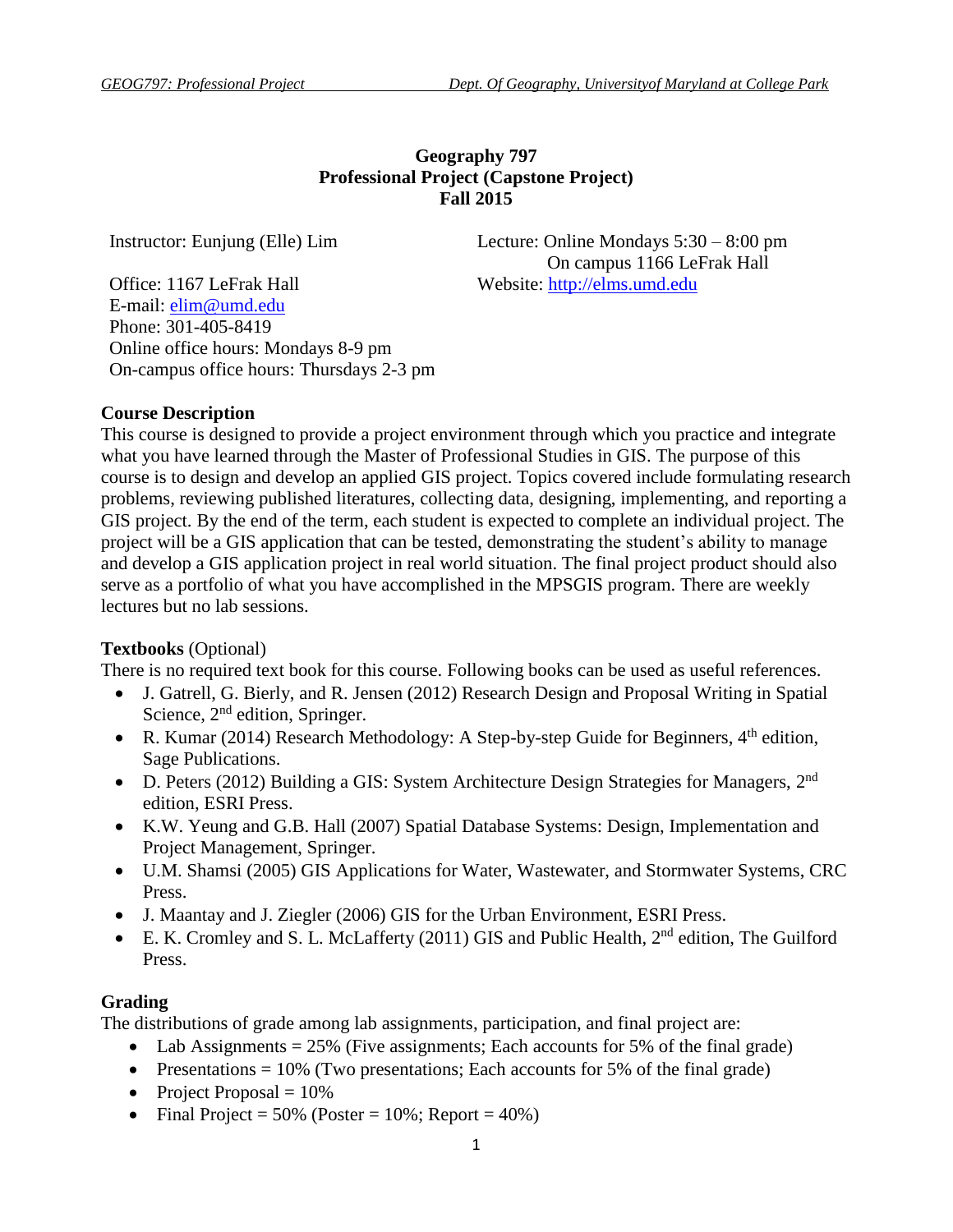• Participation and Discussion  $= 5\%$  (Includes Online Project Update)

It is strongly encouraged to attend each lecture and actively participate in online discussion board as well as in class. Students are required to post a reply on the issue posted by the instructor. The plus/minus grading system will be used to assign student grades. Minor adjustments to this scale might be made based on the performance of the class as a whole.

## **Lab Assignments**

Besides the final project, there are a total of five (5) lab assignments and each account for 5% of the final grade. The due date will be specified in the lab document. Late submission of lab reports may result in a deduction of points. However, in some situations (e.g. medical or family emergency), extension is possible if you contact the instructor before the due date. All labs must be completed by the end of the quarter.

# **Capstone Project**

The project can either be one of two tracks: a research-based project or an application-based project. Either way, all projects must consist of: (1) a proposal, (2) a poster, (3) a report, and (4) two presentations. The first presentation (Project Proposal) will be online and the second presentation (Final Project) must be made in person (at College Park). Additional project guidelines will be provided throughout the class.

## **Software**

You can use either a PC or Mac to access ELMS. Whichever you choose, it should be equipped with headphones and microphone. The following software may be utilized, depending on your project:

- ESRI ArcGIS 10.X with Python 2.7
- Open-source Software such as QGIS, GRASS, LAStools, etc...

The software required for this class is available in the open lab (located in 1136 and 1138 LeFrak Hall). If you need a personal copy of ArcGIS for your computer, please contact me by e-mail before class.

# **Make-up Policy**

Assignments must be turned in by 5:00PM at which they are due. Late assignments will result in penalties unless prior arrangements are made with the instructor. If you have a documented disability and wish to discuss academic accommodations, please contact the instructor immediately. Students should not expect 'Incomplete' grade as they will be only given under extra-ordinary circumstances.

# **Class Attendance and Environment**

You are strongly recommended to attend every lecture in real time at the online site. During this time you can follow along and ask questions. The lecture will be archived for anyone who absolutely must miss a class, but I encourage you to join the class online at the appointed time so you can ask questions and keep up with the course. It is important to recognize that the classroom is an environment that requires respect for all participants. Therefore, students are expected to conduct themselves in a considerate manner.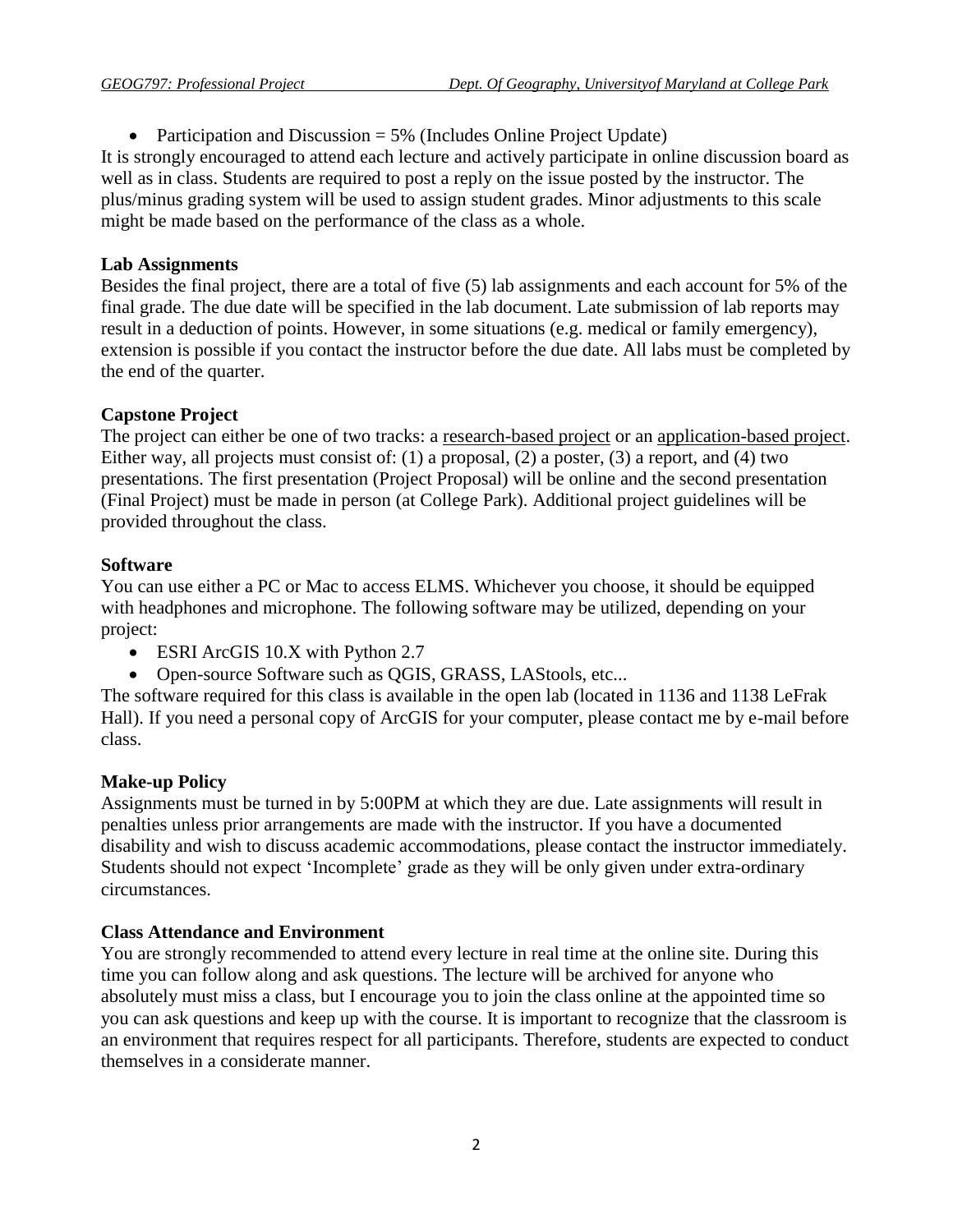### **Support for Online Learning**

This method of taking classes is undoubtedly new to some of you, so we have a few tools to make life easier for you.

### Email

Both TA and instructor will always be available by email. Use the email link in the sidebar to send us emails at any time. We will try to answer within 24 hours and probably much sooner.

### Online office hours

We will have office hours in a Live Classroom each week. The times will be posted in the Announcements. Use the link in the sidebar to access office hours.

#### On campus office hours

We will post times when we will be available on campus for face-to-face office hours. The TAs will have lab office hours on periodic Saturday mornings.

### Online Discussion & Chat rooms

We have created places for you to visit with your classmates. Share everything from discussions about the course material to what you did last weekend. I will look in from time to time but I probably won't respond to anything posted.

### **Academic Integrity**

The University of Maryland, College Park, has a nationally recognized Code of Academic Integrity, administered by the Student Honor Council. This Code sets standards for academic integrity at Maryland for all undergraduate and graduate students. As a student, you are responsible for upholding these standards for this course. It is very important for you to be aware of the consequences of cheating, fabrication, facilitation, and plagiarism. For more information on the Code of Academic Integrity or the Student Honor Council, please visit [http://www.shc.umd.edu.](http://www.shc.umd.edu/) Within our class, students may work together to review class notes and home assignments. However, assignments must be done individually. Each student must turn in his or her own work, from his or her own computer. Any discussion or problem solution must be his or her alone, without assistance from any other person.

### **Medical Excuses**

Campus Senate policy requires students who are absent due to illness/injury to furnish documentary support to the instructor. I require students to contact me by email or by phone prior to class time in which you indicate that you have an illness or an injury. You must provide written documentation verifying your illness/injury immediately upon your return to class. You will not be allowed to turn in missed assignments or make up quizzes, tests, papers, etc. if you have not provided this documentation. Documentation not presented to me in a timely manner will not be accepted. In addition, if it is found that you have falsified the documentation provided, I will refer you to the University's Student Conduct Office.

### **Disabilities and Religion**

Any student with a disability is encouraged to meet with the instructor privately during the first week of class to discuss accommodations. I will make every effort to accommodate students who